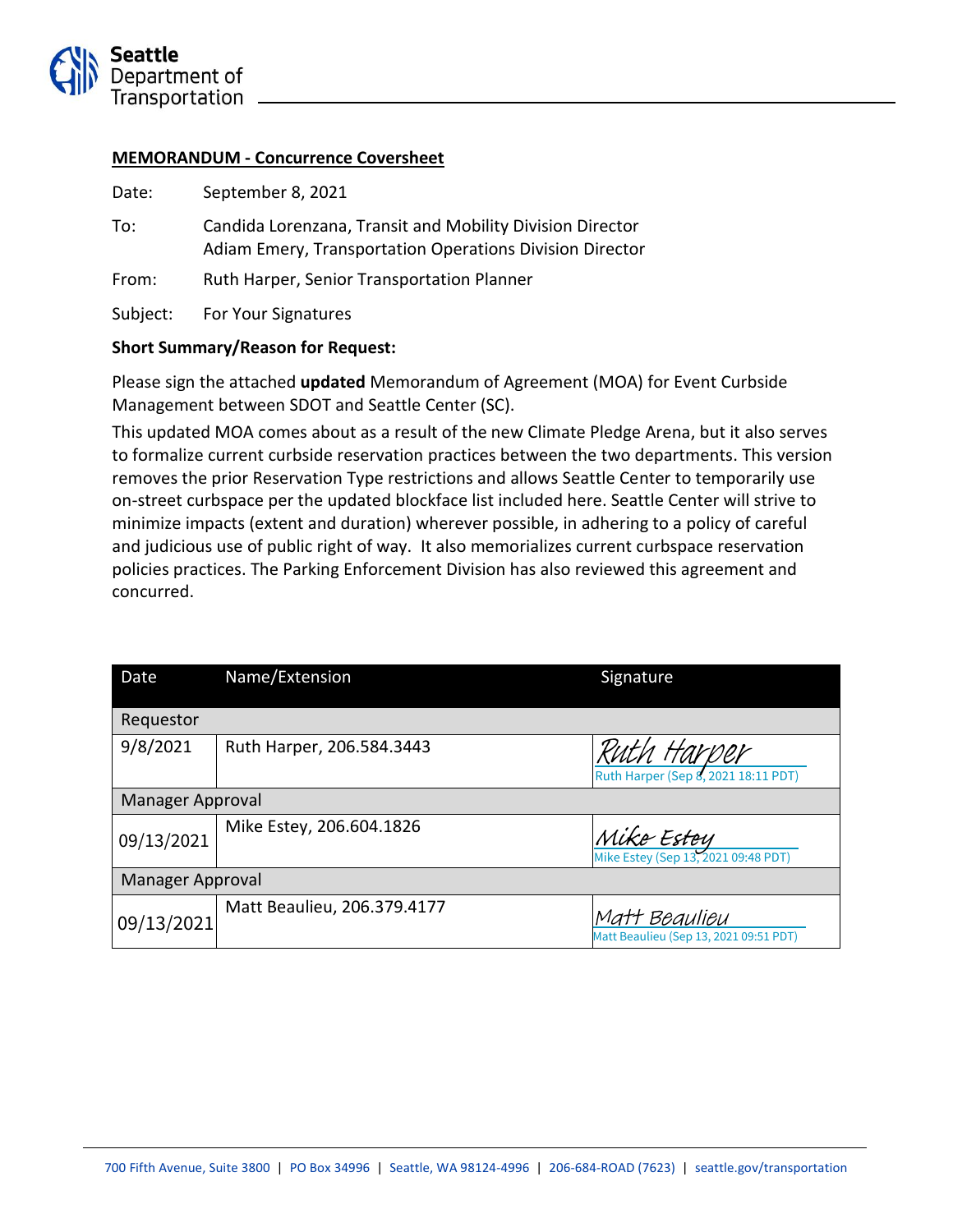



# **Seattle Department of Transportation / Seattle Center**

# **MEMORANDUM OF AGREEMENT for Event Curbside Management**

Seattle Center is an important gathering place - since its inception it has existed to provide cultural, community, sports and arts events for the entire region. Many of these events require use of public right-of-way for loading and staging. When the Seattle Department of Transportation (SDOT) installed on-street paid parking in Uptown in 2006, it was agreed that the fees for temporary use of the curbspace for Seattle Center events should be waived, in accord with decades-long precedent, and in acknowledgment of Seattle Center's unique contributions to the city. This version of the Memorandum of Agreement removes the prior Reservation Type restrictions and allows Seattle Center to temporarily use on-street curbspace per the list included here. Seattle Center will strive to minimize impacts (extent and duration) wherever possible, in adhering to a policy of careful and judicious use of public right of way.

#### **Agreement**

- This Memorandum of Agreement between the Seattle Department of Transportation (SDOT) and Seattle Center describes procedures for Seattle Center to reserve right-of-way curbspace for loading, unloading and staging of events at Seattle Center. The agreement covers the following uses, to be detailed within the reservation applications submitted to SDOT by Seattle Center staff or their designees and as marked on temporary no-park signage corresponding to specific curb use:
	- o Short-term loading zones as needed
	- o Staging of vehicles and equipment
	- o Trailer parking
	- o No parking (*e.g., walk/run route necessitating no vehicles along the event course)*

More than one reservation type may be used along a single curb face as needed, provided use-specific signage is located to clearly delineate each type of use.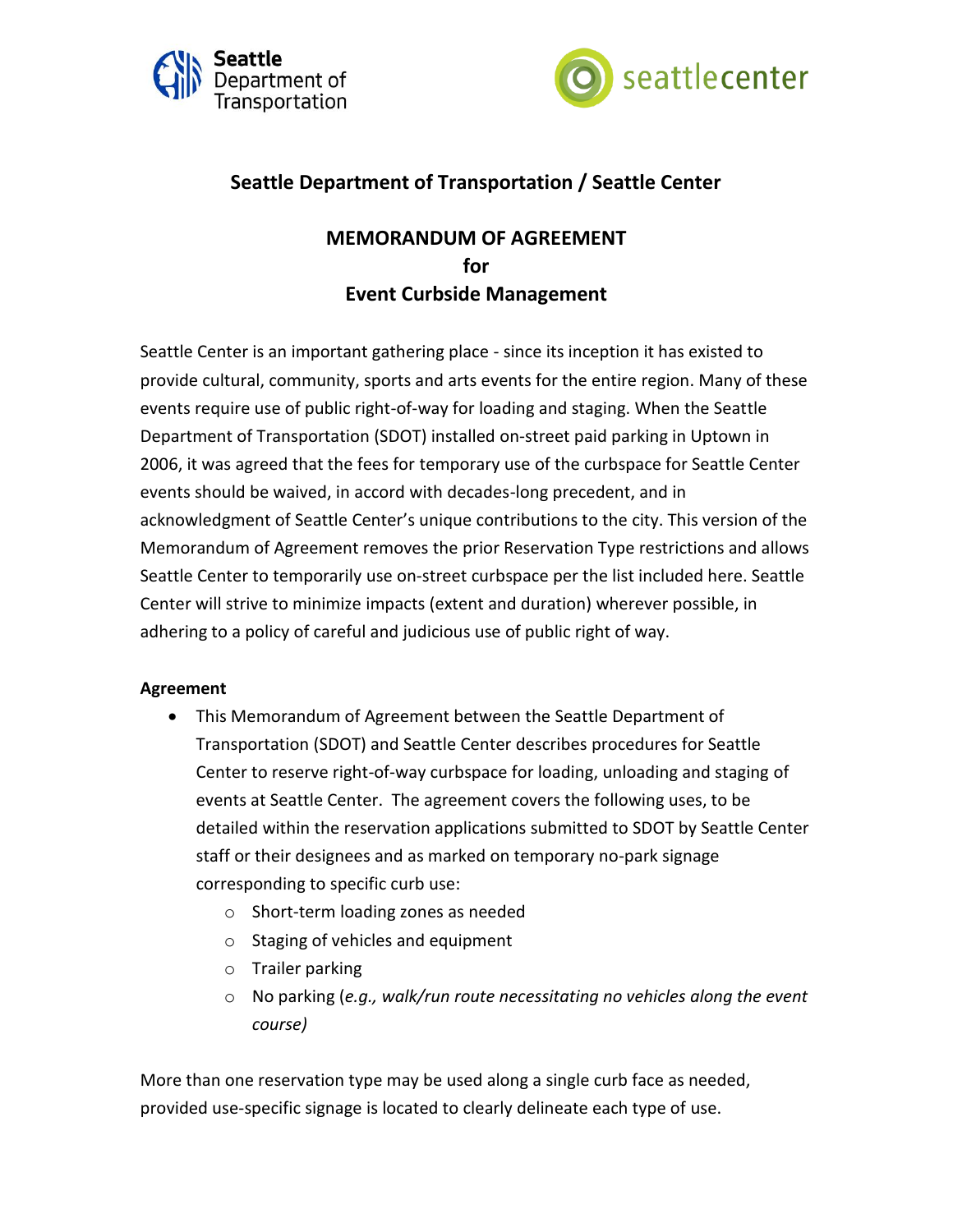#### **Procedure for Reservations**

- 1. Seattle Center staff or their designee will complete an online application through the Seattle Services Portal (see Appendix Link 1) for Temporary No Parking (TNP) for paid areas. Choose "barricade", and SDOT will waive fees and approve. No online verification (now called "public notification") is required for TNP (paid area). The application identifies dates, times, and specific space numbers to be removed from paid parking operation for the duration of the curb use period.
	- a. Space numbers can be referenced from the web map (see Appendix Link 2).
	- b. Application must be received by SDOT Permits desk no later than 24 hours prior to the start of Seattle Center curb use.
- 2. Seattle Center Technical Facilities Management (TFM) crews shall place temporary no-park signage (gorilla posts or A-frames) at minimum 24 hours prior (and preferably 72 hours prior for A-frame signs in non-paid areas) to the start of the curb use period.
	- a. For gorilla posts, at the time of no-park signage placement, Seattle Center TFM will document on tags the date and time no-park signage was placed which they will affix to at least one gorilla post on that block.
		- i. In addition to date and time, Seattle Center TFM will document on the tag any vehicle license plate numbers currently parked in these curb spaces.
	- b. Temporary no-park signage may be customized by Seattle Center staff or their designee and must include the date(s) and time(s) of curb use.
	- c. Public notification is required for A-frame No Park signage in non-paid areas and is generated through the Temporary No Parking Non-Paid (TNP-N) application process which Seattle Center must complete through the Seattle Services Portal (see Appendix Link 1).
	- d. No online verification ("public notification") is required for gorilla post no-park signage.
- 3. For curb used to stage commercial trailers, commercial vehicles and trucks, Seattle Center shall obtain a Restricted Area Parking Permit, to be placed in/on each truck at all times the vehicle is located along the curb.

## **Procedure for Reservations for Special Events**

1. For events operating under a Special Events Permit (e.g., festivals, walks/runs utilizing public right-of-way as part of their route), curb use is included within the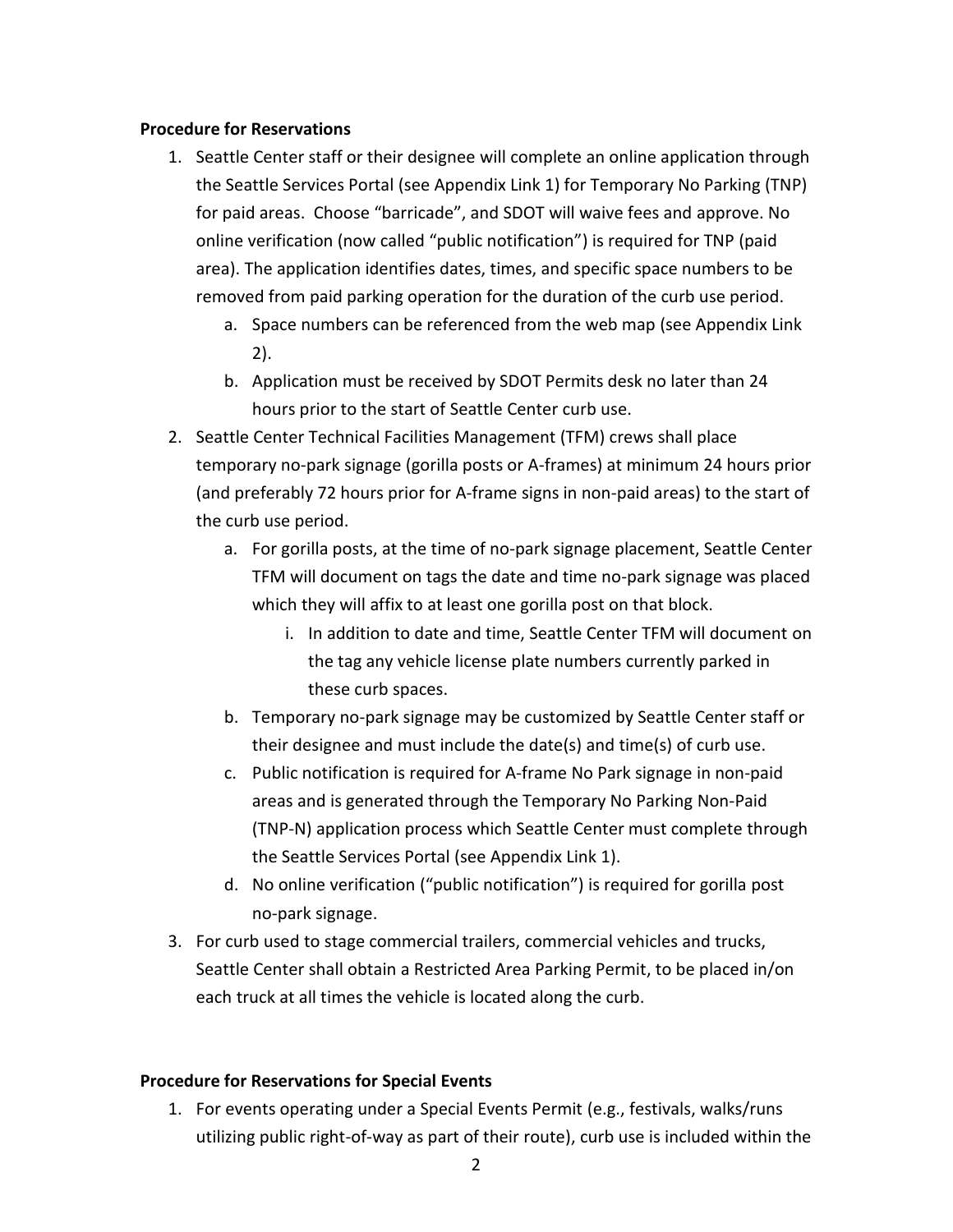Special Event Permit. Curb space needs to be reserved, either by Special Events personnel or by Seattle Center personnel, via the TNP process outlined above.

2. Where applicable, Seattle Center TFM crews shall place temporary no-park signage (gorilla posts or A-frames) at minimum 24-hours prior (and preferably 72 hours prior for A-frame signs in non-paid areas) to the start of the curb use period. Seattle Center shall follow the procedures identified above ("Procedure for Reservations" Section 2) for temporary sign placement.

#### **School Bus Parking**

Select curb spaces have been designated for use by school buses Monday-Friday, 9:00 am – 3:00 pm in order to accommodate activities programmed for school-aged children at Seattle Center and Seattle Center resident organizations. School bus parking zones are not actively managed by Seattle Center or Seattle Center resident organizations. School bus parking zones are signed as such and located on the following blocks:

- 1<sup>st</sup> Ave N, east side, between Thomas St and Harrison St
- 4<sup>th</sup> Ave N, west side between Republican St and Mercer St
- 5<sup>th</sup> Ave N, east side, north of Harrison St

#### **Climate Pledge Arena**

Curb space may be utilized by Climate Pledge Arena for event use only, on the specific blocks identified below. Use will be coordinated with Seattle Center event representatives, and Seattle Center staff will make the requests. Climate Pledge Arena and/or Seattle Center shall follow the procedures identified above for application and temporary sign placement ("Procedure for Reservations" Section 2).

This MOA also recognizes that there might be brief challenges between the Arena ingress and egress procedures for large events and Seattle Center's use of curbspace for their large events and festivals. As stated in the Transportation Management Plan (TMP) for the Climate Pledge Arena (which is signed by SDOT, Seattle Center, SDCI and the Climate Pledge Arena General Manager), Seattle Center has oversight for the Seattle Center campus which includes Climate Pledge Arena and numerous other venues and resident organizations.

Seattle Center operates the campus as a whole including agreements regarding the use of parking garages and curb space. Seattle Center will actively partner with the Climate Pledge Arena regarding the use of curbspace.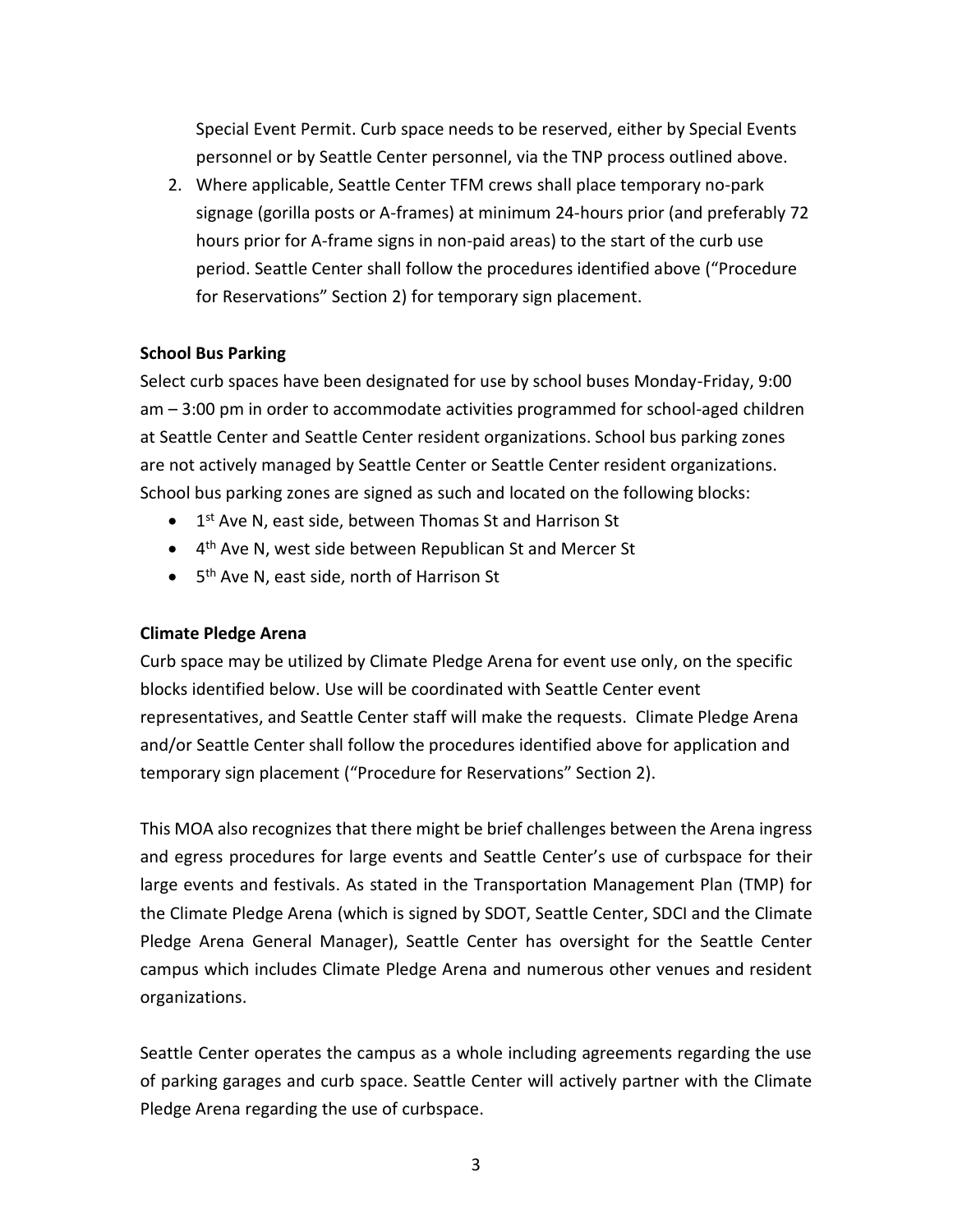### **Curb Space Included in this Memorandum Agreement for Temporary Use**

- Thomas St, both sides between  $1^{st}$  Ave N &  $2^{nd}$  Ave N  $*$
- Warren Ave N, both sides between Thomas St & John St\*
	- o The west side of this block will not be available for Seattle Center use between 5 PM and midnight during Climate Pledge Arena events with over 10,000 anticipated attendees
- 2<sup>nd</sup> Ave N, both sides between Thomas St & John St \*
- **•** Republican St, both sides between  $1^{st}$  Ave N & Warren Ave N
- Warren Ave N, both sides between Mercer St & Republican St
- 2<sup>nd</sup> Ave N, west side between Mercer St & Roy St
- 2<sup>nd</sup> Ave N, east side between Mercer St & Roy St, northern half only
- 4<sup>th</sup> Ave N, both sides between Mercer St & Republican St \*
- Republican St, both sides between  $4^{th}$  Ave N &  $5^{th}$  Ave N  $*$
- Mercer St, north side between 3<sup>rd</sup> Ave N & pedestrian bridge
- Taylor Ave N, east side between Harrison St & Thomas St (parallel parking configuration only)

*\*Eligible for use by Climate Pledge Arena*

#### **Signage**

Seattle Center shall purchase and maintain a sufficient number of gorilla posts and Aframe signs to effectively reserve curbspace in the locations described, along with signs as appropriate for each type of reserved curbspace. The main signage text and colors will be mutually agreed upon by SDOT and Seattle Center. Seattle Center or their designee may add auxiliary signage on the main sign, as described above, at their discretion.

Seattle Center or their designee must locate signs along the curbspace to accurately delineate the reserved space. Signs with appropriate directional arrows must be placed at each end and at least every other parking space along the length of curbspace being reserved.

#### **Fees**

Due to the nature of Seattle Center as a unique event destination, their need to use adjacent streets in support of their event management, and the past practice of not being charged for those activities, the SDOT Director of Transportation Operations and Director of Transit and Mobility waive reservation that would otherwise accrue for use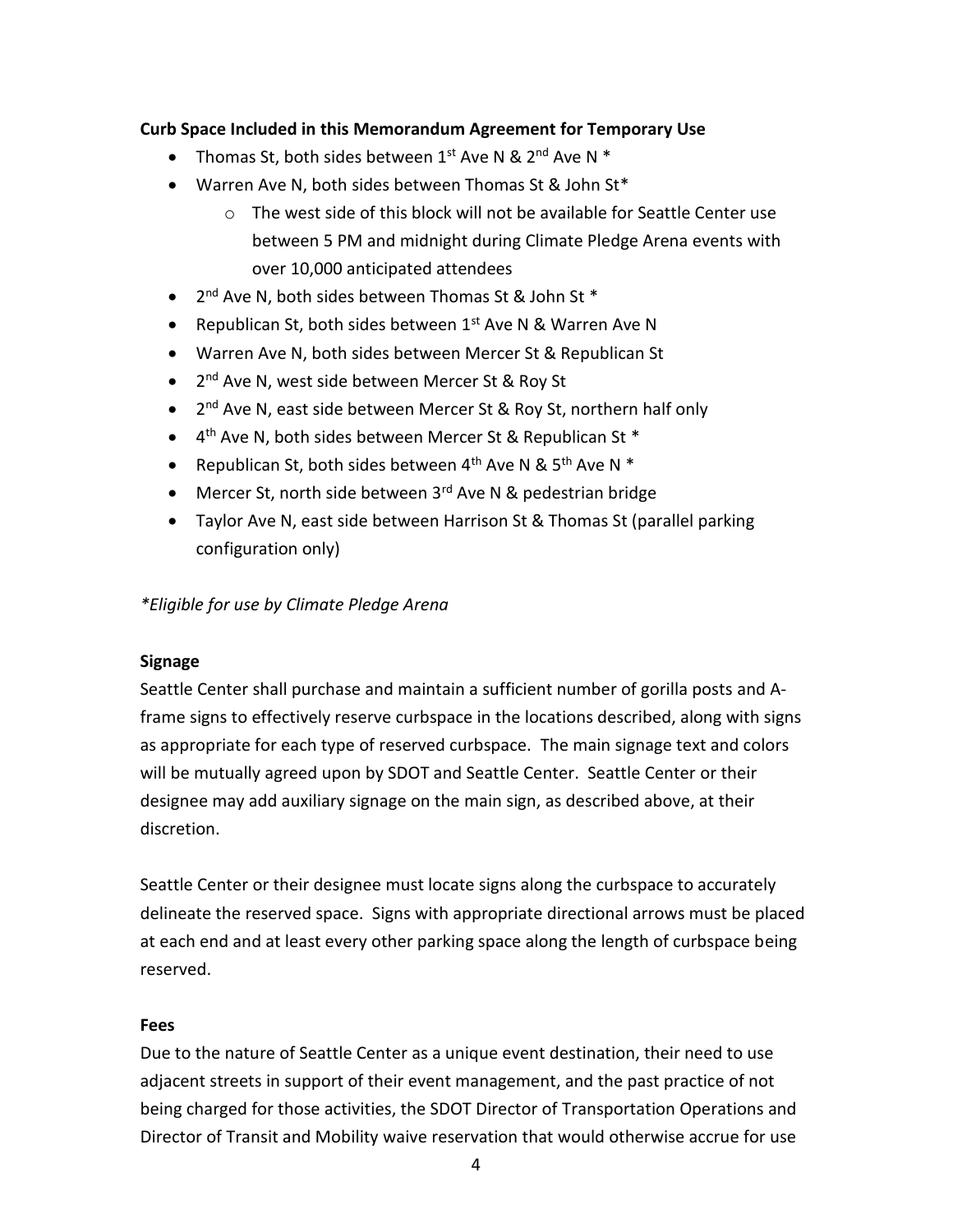of paid curb space.

For street use outside of the parameters of this agreement, the event or activity producer requesting a permit is responsible for any SDOT Street Use permit fees or Special Event permit fees, and any related charges that may result from their transactions with SDOT Street Use or Seattle Parks and Recreation.

#### **Enforcement**

SDOT and Seattle Center will rely on Seattle Parking Enforcement to enforce temporary short-term loading zones. SDOT Commercial Vehicle Enforcement will enforce all truck permits for longer reservations except when a Special Events Permit is in effect. SDOT Street Use will enforce street use permits.

### **Term of Agreement**

This Agreement will become valid when signed by representatives of Seattle Center and SDOT, and will remain in effect indefinitely, unless amended or replaced by mutual agreement of the departments' representatives.

# SEATTLE DEPARTMENT SEATTLE CENTER

OF TRANSPORTATION

[Adiam Emery](https://seattlegov.na1.adobesign.com/verifier?tx=CBJCHBCAABAA7ktvuXiGon1nOa9e9pGLT02ukZR_BG-X) (Sep 13, 2021 16:47 PDT)<br>Adiam Emery (Sep 13, 2021 16:47 PDT) Robert Nellams (Sep 15, 2021 14:45 PDT)

Adiam Emery, Director of Robert Nellams Transportation Operations **Director** Director

\_\_\_\_\_\_\_\_\_\_\_\_\_\_\_\_\_\_\_\_\_\_\_\_\_\_ \_\_\_\_\_\_\_\_\_\_\_\_\_\_\_\_\_\_\_\_\_\_\_\_\_\_\_\_\_ 09/15/202109/13/2021

\_\_\_\_\_\_\_\_\_\_\_\_\_\_\_\_\_\_\_\_\_\_\_\_\_\_ Candida Lorenzana (Sep 14, 2021 09:57 PDT) [Candida Lorenzana](https://seattlegov.na1.adobesign.com/verifier?tx=CBJCHBCAABAA7ktvuXiGon1nOa9e9pGLT02ukZR_BG-X)

Candida Lorenzana, Director of Transit and Mobility

\_\_\_\_\_\_\_\_\_\_\_\_\_\_\_\_\_\_\_\_\_\_\_\_\_\_ 09/14/2021

Date

bbert Nellams (Sep 15, 2021 14:45 PDT) Robert Nellams

Date **Date** Date **Date** Date **Date**